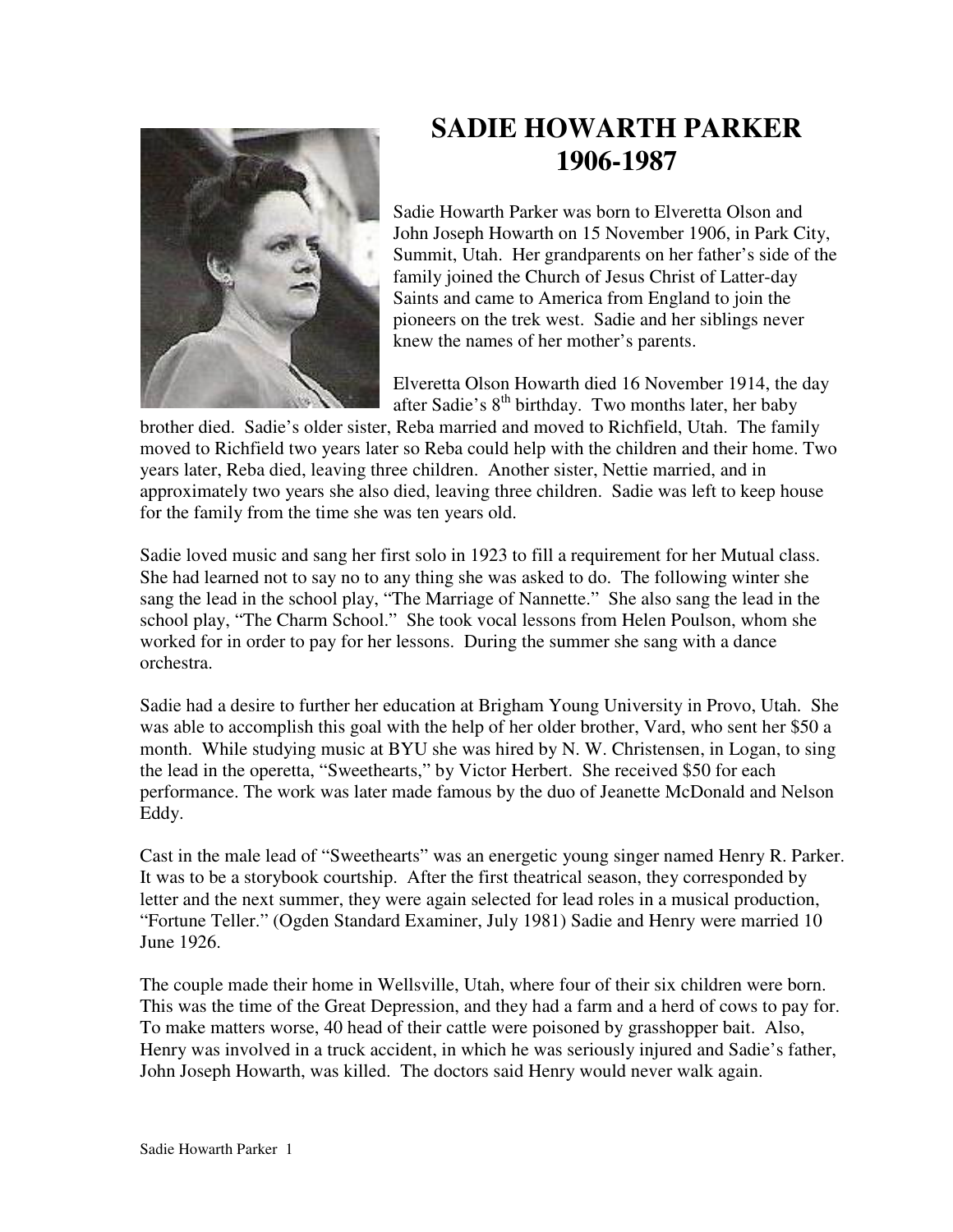However, in three months he was not only walking, but went to a dance and enjoyed the evening dancing.

The Parkers left the farm in Wellsville and moved to Logan, where Sadie boarded students attending Utah State College for \$15 a month. They bought a home and Henry went back to school. However, he only lasted six weeks and quit. His heart was in trading cattle. Their fifth child was born in Logan.

Because Henry did most of his cattle trading in Paris, Idaho, the family moved there in June 1936. Sadie worked in every organization of the ward. When they moved, the ward gave them a big party. She said, "It would have been an ideal time to have had my funeral, they said so many nice things about me."

They moved to Ogden in 1938, and lived in the  $13<sup>th</sup>$  Ward. Elaine was born in Ogden. Their children attended Lorin Farr School. They all studied music: Max played the violin, Stewart the trumpet, Dean the guitar, Ila the violin, Maurine played the flute and piano, and later Elaine played the vibraharp and the piano. They all learned to play the piano, and they all sang. The family gave many musical programs throughout Weber County.

The Parker children were accomplished in many aspects of their lives. Max was in the Navy during world War II. He spent his entire time in school. Stewart fulfilled a mission to South Africa, and Dean served a mission in Hawaii. Henry and Sadie took Maurine and Elaine and spent the last two weeks in Hawaii while Dean finished his mission.

The family moved to Harrisville in 1943. The two older boys married. Ila was one of the finalists in the Miss Utah contest, when Colleen Hutchins won the title to go on to win Miss America.

In 1954, Maurine won Miss Weber High School, Miss Ogden, and then Miss Utah. It was a busy summer as Sadie and Henry followed Maurine in her activities. They went to the Miss America Pageant in Atlantic City, New Jersey. Sadie mentioned that it was a wonderful experience, even though it was hectic.

While living in Harrisville, Henry shipped bulls all over the country. Sadie kept the books, raised the family, and was known throughout the greater Ogden area. Her main hobby was music, and she performed in numerous concerts. Along with her family musical group, for 30 years she directed a double trio called the "Madratones." In the mid 1960s she went on a trip to Europe with the LDS Relief Society "Singing Mothers."

Active in church and community, Sadie served 25 years as both ward and stake Relief Society president. She also served in various positions in the Primary and Young Women's programs. Throughout her life, she served in many church positions. She was also president of several school PTAs. She was a volunteer for 20 years at the old Dee Hospital on  $24<sup>th</sup>$ Street and Harrison Boulevard and the newer McKay Dee Hospital located on 37<sup>th</sup> Street and Harrison Boulevard. She gave 10,000 hours of service and served two terms as president of the Dee Hospital auxiliary.